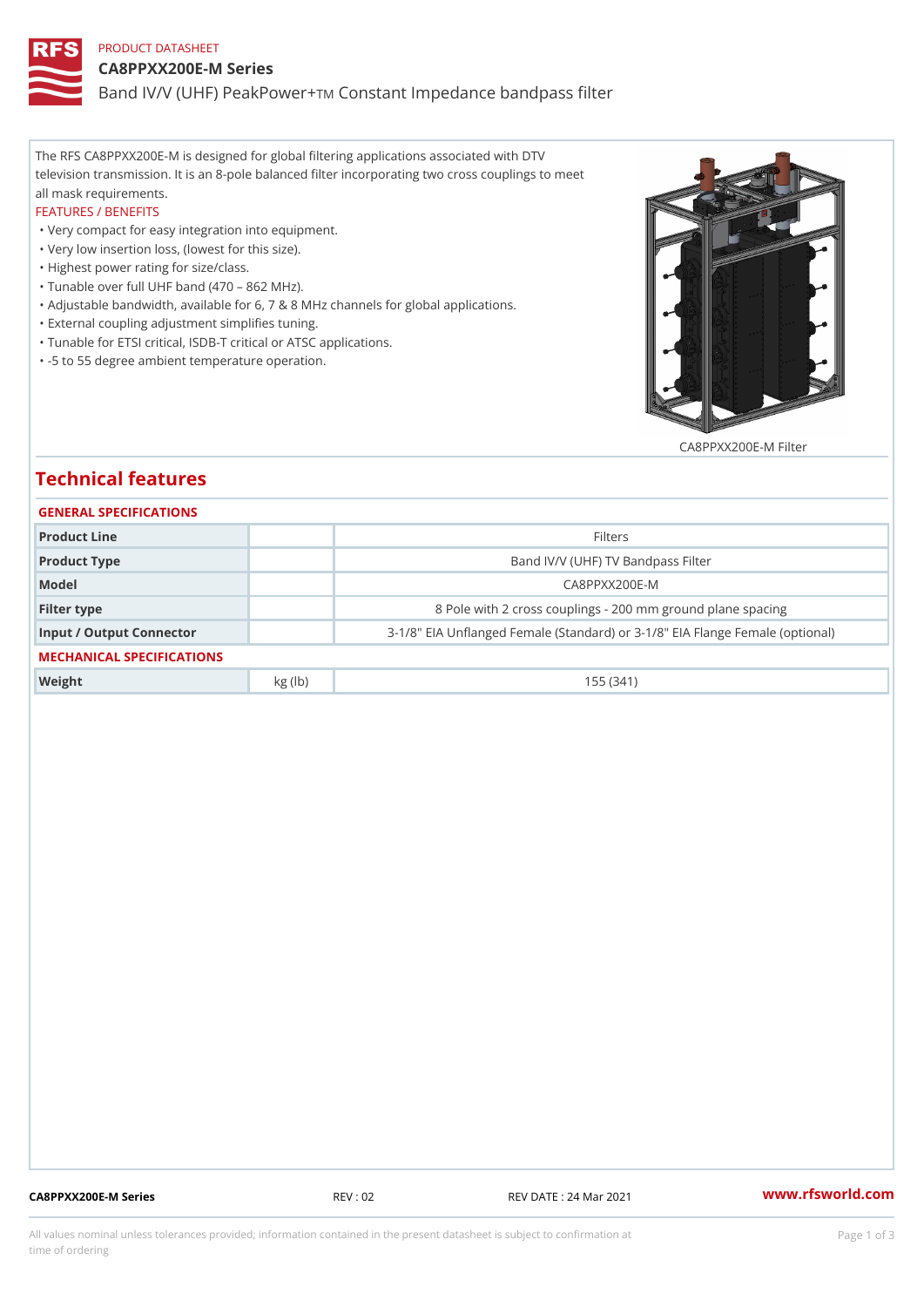### PRODUCT DATASHEET CA8PPXX200E-M Series Band IV/V (UHF) PeakCPonwstamt Impedance bandpass filter

| <b>SPECIFICATIONS</b>                                  |                                            |                                                                                                           |                                                                                                                                                                                                                                                            |                                                                               |                                                                                                    |                      |  |
|--------------------------------------------------------|--------------------------------------------|-----------------------------------------------------------------------------------------------------------|------------------------------------------------------------------------------------------------------------------------------------------------------------------------------------------------------------------------------------------------------------|-------------------------------------------------------------------------------|----------------------------------------------------------------------------------------------------|----------------------|--|
| Out-of-Band Emissions Mask                             |                                            |                                                                                                           | DVB-T ETSI dritDd/aB-T ETSI criticlaSDB-T critica IATSC Sharp Tuned                                                                                                                                                                                        |                                                                               |                                                                                                    |                      |  |
| Channel Bandwidths                                     | $M$ H z                                    | 8                                                                                                         | 6                                                                                                                                                                                                                                                          | 6                                                                             | 6                                                                                                  |                      |  |
| Input Power Rating                                     | k W                                        | 18.2                                                                                                      | @ 474 MHz16.2 @ 473MHz 25.0 @ 473MHz 15.2 @ 473MHz<br>14.2 @ 858 MHz12.2 @ 803MHz 16.0 @ 803MHz 10.2 @ 803MHz                                                                                                                                              |                                                                               |                                                                                                    |                      |  |
| Insertion Loss at fc                                   | d B                                        |                                                                                                           | $< 0.32 \text{ } \textcircled{2}$ 474 MHz $\textcircled{1}$ .37 $\textcircled{2}$ 473 MHz $\textcircled{1}$ .42 $\textcircled{2}$ 473 MHz $\textcircled{2}$ .43<br>$<$ 0.40 $\circledcirc$ 858 MHz 0.49 $\circledcirc$ 803 MHz 0.53 $\circledcirc$ 803 MHz |                                                                               | @ 473 MHz<br>614 MHz<br>$\omega$<br>@ 803 MHz<br>$\bar{0}$ . 54                                    |                      |  |
| Attenuation                                            | d B                                        | $< 1.45$ at Fc $\pm$ 3<br>$>15.0$ at Fc $\pm$<br>> 27.0 at Fc $\pm$ 6.0<br>$>52.0$ at Fc $\pm$<br>$M$ H z | M H z<br>;омнд. , сталя минаt Fc ±<br>->27.0 at Fc ± 4.53MHDzat Fc ±<br>-12.0<br>$>52.0$ at Fc $\pm$ 9.96MHDz at Fc $\pm$                                                                                                                                  | 5 at Fc ± 2.85.505 at Fc ± 2.79 $MHz$ -<br>0 at Fc $\pm$ 3.454MCH at Fc $\pm$ | at Fc $\pm$<br>$3.\tilde{1}$<br>at $Fc = 3.50$<br>$\overrightarrow{5}$<br>at Fc<br>at $Fc \pm 9.0$ | 2 69<br>3.25<br>61.0 |  |
| VSWR average across carriers                           |                                            |                                                                                                           |                                                                                                                                                                                                                                                            | < 1.09                                                                        |                                                                                                    |                      |  |
| Return Loss Average Across<br>Carriers                 |                                            | 27.3                                                                                                      |                                                                                                                                                                                                                                                            |                                                                               |                                                                                                    |                      |  |
| Group Delay Variation                                  | n s                                        |                                                                                                           | <590 at Fc $\pm$ 3.86M 0H zat Fc $\pm$ 2 8-55M 0H at Fc $\pm$ 2 7-92M 0H at Fc $\pm$ 2 79                                                                                                                                                                  |                                                                               |                                                                                                    |                      |  |
| Maximum Operating<br>Temperature                       | $^{\circ}$ C ( $^{\circ}$ F                | 80 (176)                                                                                                  |                                                                                                                                                                                                                                                            |                                                                               |                                                                                                    |                      |  |
| Ambient Temperature RangeC (°F                         |                                            | $-5$ to $55$ (23 to 131)                                                                                  |                                                                                                                                                                                                                                                            |                                                                               |                                                                                                    |                      |  |
| Maximum Temperature Flise°C (°F                        |                                            | 40 (104)                                                                                                  |                                                                                                                                                                                                                                                            |                                                                               |                                                                                                    |                      |  |
| Freq Drift - Tx Operation $kHz$ / °C( $\overline{F}$ ) |                                            |                                                                                                           |                                                                                                                                                                                                                                                            | $< 2$ (1.2)                                                                   |                                                                                                    |                      |  |
| Freg Drift - Ambient<br>Temperature                    | $k$ H z / $\circ$ C ( $\upharpoonright$ F) | $< 2$ (1.2)                                                                                               |                                                                                                                                                                                                                                                            |                                                                               |                                                                                                    |                      |  |

CA8PPXX201E\_M Response

CA8PPXX200E-M Series REV : 02 REV DATE : 24 Mar 2021 [www.](https://www.rfsworld.com)rfsworld.com